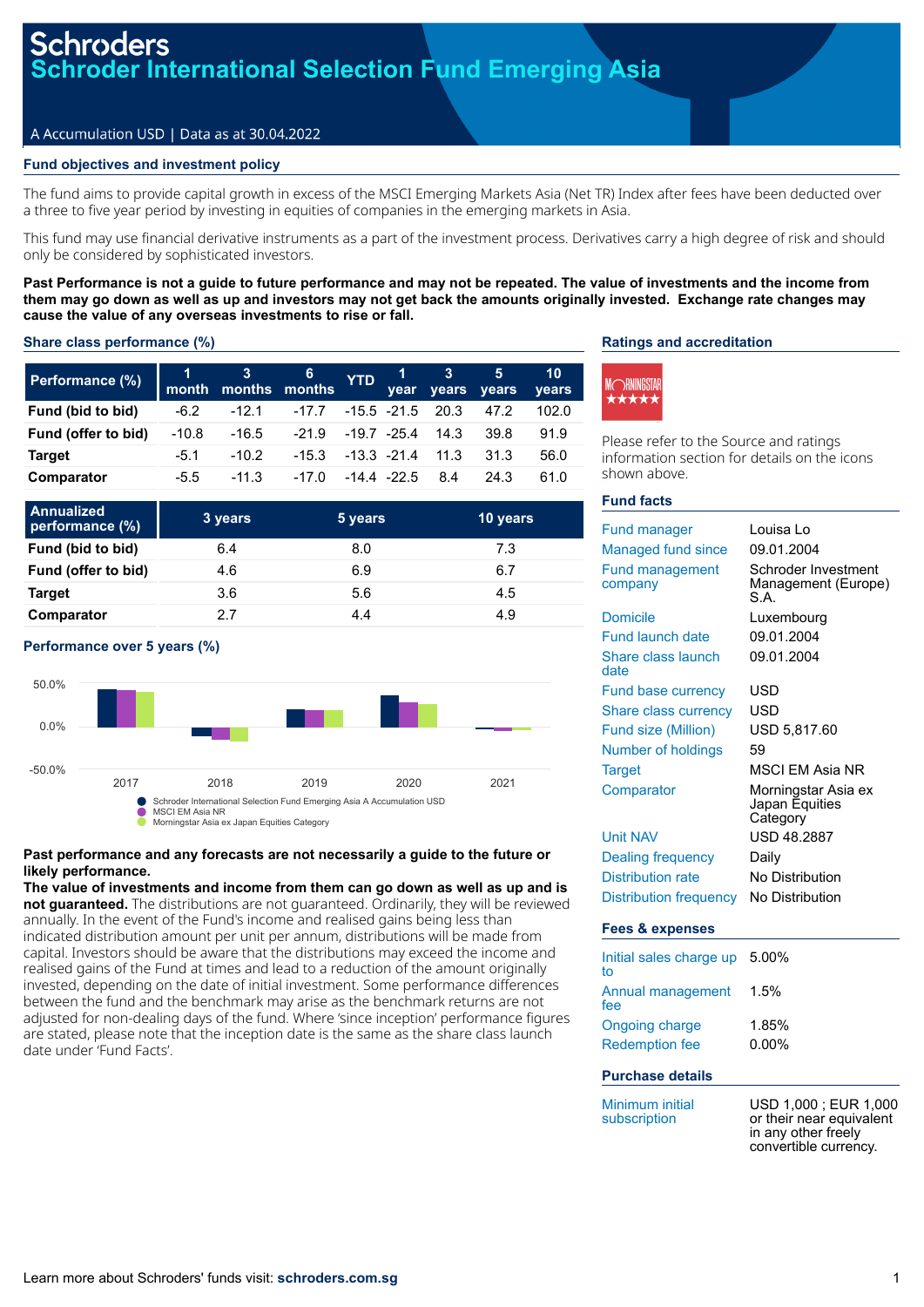## **Schroders Schroder International Selection Fund Emerging Asia**

A Accumulation USD | Data as at 30.04.2022

## **Return of USD 10,000**



The chart is for illustrative purposes only and does not reflect an actual return on any investment.

Returns are calculated bid to bid (which means performance does not include the effect of any initial charges), net income reinvested, net of fees.

## **Codes** ISIN LU0181495838 Bloomberg SCHEAAA LX SEDOL 7741595 Reuters code LU0181495838.LUF

## **Risk statistics & financial ratios**

|                                           | <b>Fund</b> | <b>Target</b> |
|-------------------------------------------|-------------|---------------|
| <b>Annual volatility</b><br>$(\%)$ (3y)   | 19.6        | 17.9          |
| Alpha (%) (3y)                            | 2.7         |               |
| Beta $(3y)$                               | 1.0         |               |
| Sharpe ratio (3y)                         | 0.4         | 0.3           |
| Information ratio<br>(3y)                 | 0.5         |               |
| Dividend Yield (%)                        | 1.7         |               |
| Price to book                             | 2.0         |               |
| <b>Price to earnings</b>                  | 17.0        |               |
| <b>Predicted Tracking</b><br>error $(\%)$ | 5.0         |               |

Source: Morningstar, and Schroders for the Predicted tracking error. The above ratios are based on bid to bid price based performance data. These financial ratios refer to the average of the equity holdings contained in the fund's portfolio and in the benchmark (if mentioned) respectively.

## **Asset allocation**



## **Geographical breakdown (%)**

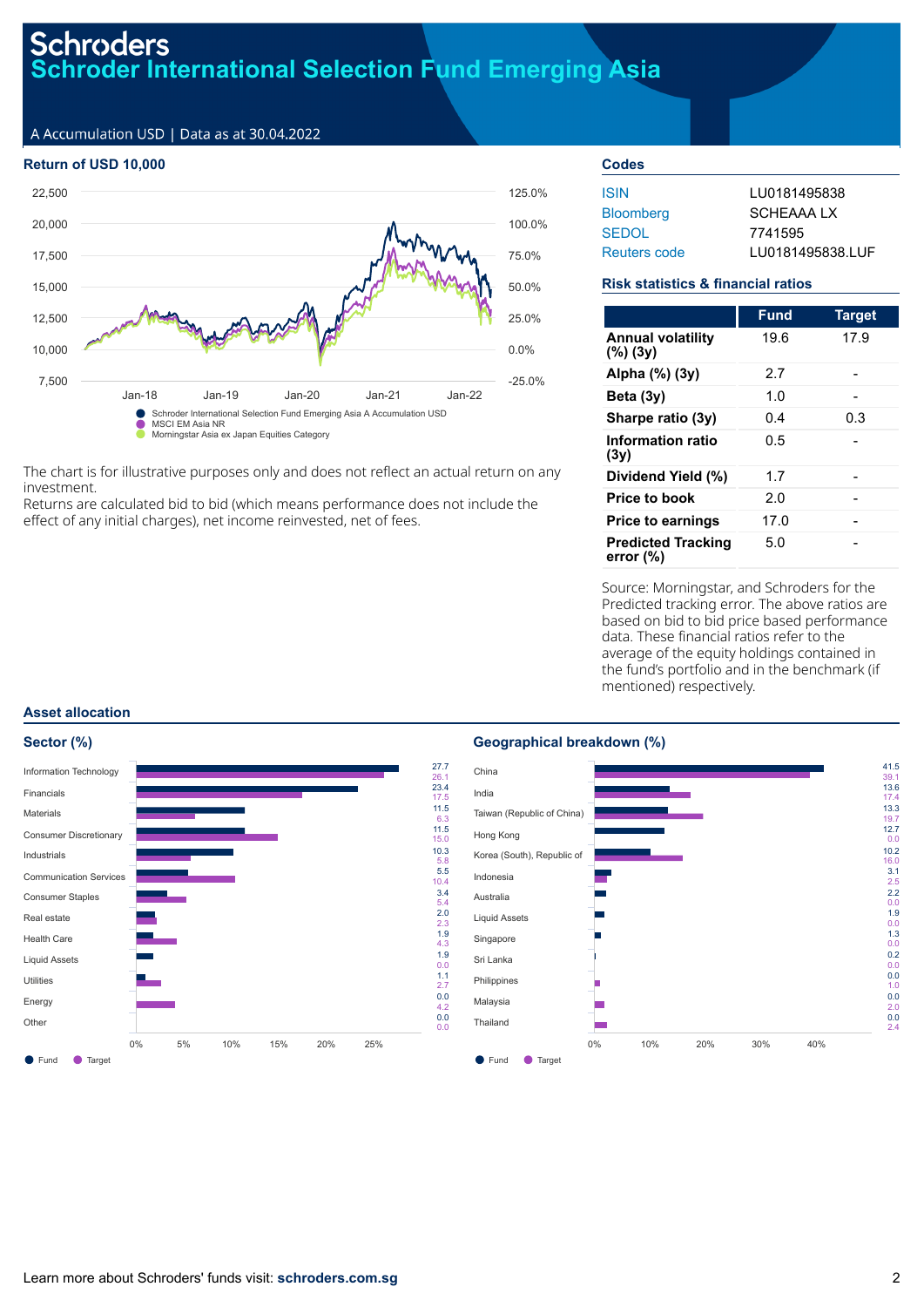# **Schroders Foder International Selection Fund Emerging Asia**

A Accumulation USD | Data as at 30.04.2022

## **Region (%)**



## **Top 10 holdings (%)**

| <b>Holding name</b>                       | $\%$ |
|-------------------------------------------|------|
| Taiwan Semiconductor Manufacturing Co Ltd | 9.0  |
| Samsung Electronics Co Ltd                | 6.7  |
| <b>Tencent Holdings Ltd</b>               | 5.5  |
| Alibaba Group Holding Ltd                 | 4.2  |
| <b>HSBC Holdings PLC</b>                  | 4.0  |
| AIA Group Ltd                             | 3.0  |
| Kweichow Moutai Co I td                   | 29   |
| I G Chem I td                             | 2.6  |
| Housing Development Finance Corp Ltd      | 26   |
| Contemporary Amperex Technology Co Ltd    | 2.6  |
|                                           |      |

Source: Schroders. Top holdings and asset allocation are at fund level. Derivatives are displayed on the notional basis of the underlying exposure where possible. Due to the different treatment of derivative types, the allocation to Liquid Assets may vary between each chart.

## **Contact information**

Schroder Investment Management (Europe) S.A. 5, rue Höhenhof Sennigerberg Luxembourg L-1736 Tel: +352 341 342 202 Fax: +352 341 342 342

Schroder Investment Management (Singapore) Ltd 138 Market Street #23-01 CapitaGreen Singapore 048946 Tel: (65) 6534 4288 Fax: (65) 6536 6626

For your security, all telephone calls are recorded Schroders Reg No 199201080H

### **Benchmark and corporate action information**

The fund's performance should be assessed against its target benchmark being to exceed the MSCI Emerging Markets Asia (Net TR) index and compared against the Morningstar Asia ex Japan Equities Category. The fund's investment universe is expected to overlap materially, directly or indirectly, with the components of the target benchmark. The comparator benchmark is only included for performance comparison purposes and does not have any bearing on how the investment manager invests the fund's assets. The investment manager invests on a discretionary basis and there are no restrictions on the extent to which the fund's portfolio and performance may deviate from the target benchmark. The investment manager will invest in companies or sectors not included in the target benchmark in order to take advantage of specific investment opportunities. The target benchmark has been selected because it is representative of the type of investments in which the fund is likely to invest and it is, therefore, an appropriate target in relation to the return that the fund aims to provide. The comparator benchmark has been selected because the investment manager believes that the benchmark is a suitable comparison for performance purposes given the fund's investment objective and policy. The Schroder ISF Emerging Asia fund was launched in January 2004 to accommodate a transfer of shareholders from the Schroder range of Hong Kong unit trusts to the Schroder ISF SICAV. On 01.02.2015 the MSCI Emerging Markets Asia (Net TR) replaced the MSCI Emerging Markets Asia (Price). The full track record of the previous index has been kept and chainlinked to the new one.

## **Source and ratings information**

Source of all performance data, unless otherwise stated: Morningstar, bid to bid, net income reinvested, net of fees.

**Morningstar Rating:**© Morningstar 2022. All Rights Reserved. The information contained herein: (1) is proprietary to Morningstar and/or its content providers; (2) may not be copied or distributed; and (3) is not warranted to be accurate, complete or timely. Neither Morningstar nor its content providers are responsible for any damages or losses arising from any use of this information. Past performance is no guarantee of future results.